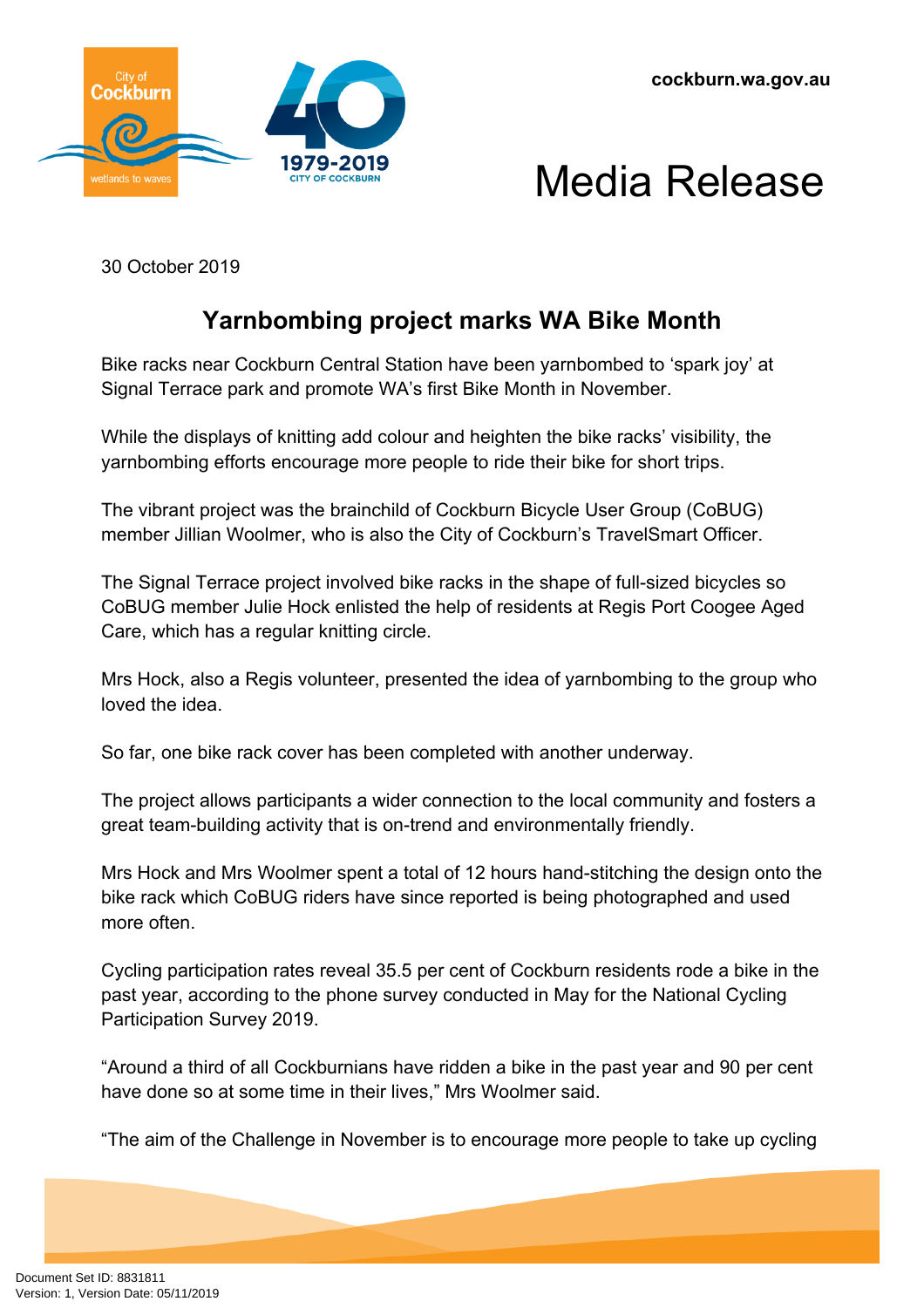

## Media Release

on a regular basis – the more you ride the more chances you have to win prizes."

The yarnbombing was completed with the City's permission and anyone interested in taking part can email [cycling@cockburn.wa.gov.au](mailto:cycling@cockburn.wa.gov.au) or join the Facebook group [www.facebook.com/groups/CoBug](http://www.facebook.com/groups/CoBug).

People can also register for the WA Bike Month Challenge at <https://www.lovetoride.net/wa>

Thanks to the following Regis residents for their yarnbombing efforts:

James Phillip (Pip) Collier

Audrey Williamson

Joy Bennett

Domenica Palatore

Josie Calabrese

Patricia Smedley

Concetta Spinelli

Flora Komala

Helen Meuwissen

**FNDS** 

For more information contact: Media and Communications Officer City of Cockburn T: 08 9411 3551